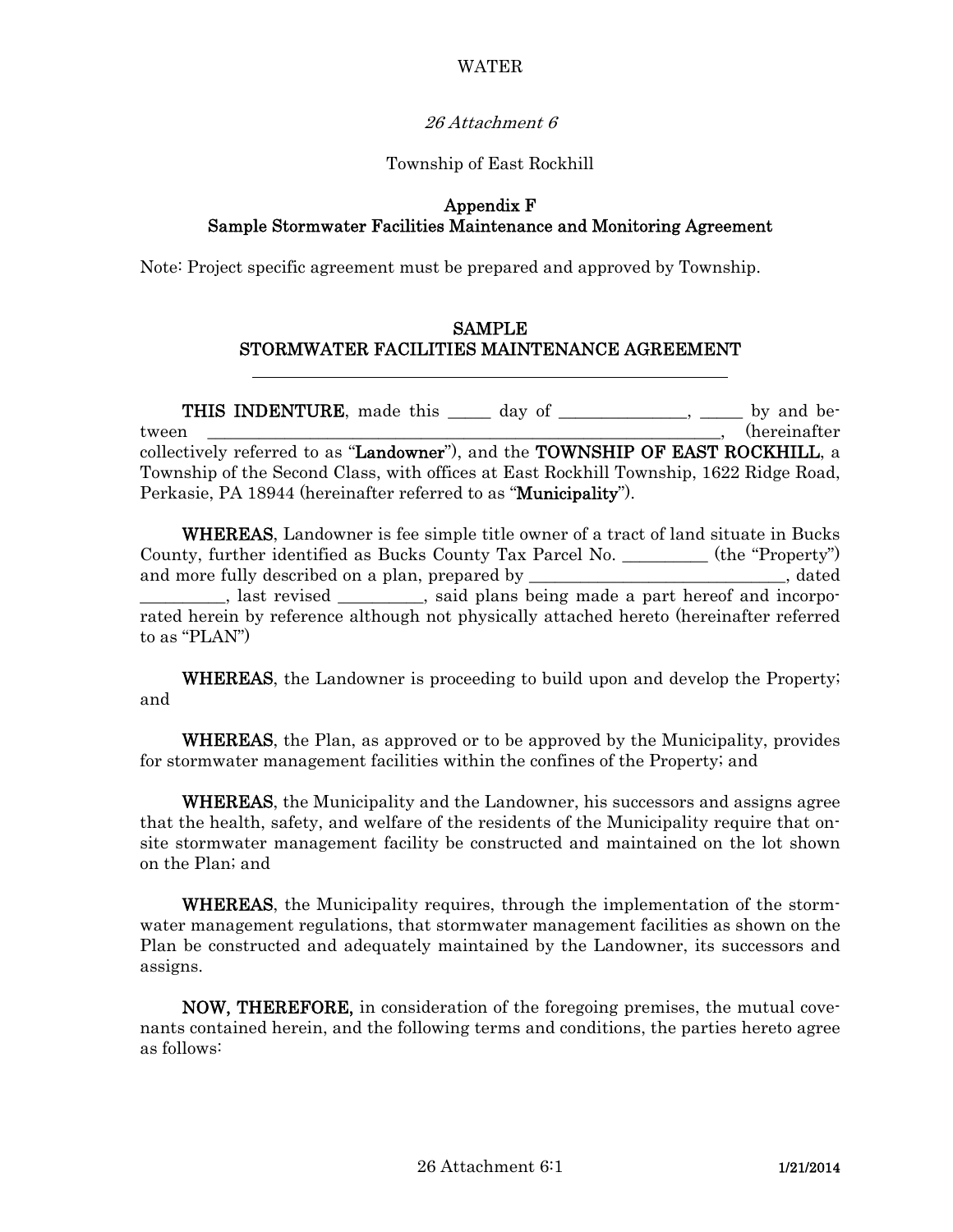## EAST ROCKHILL CODE

- 1. The on-site stormwater management facilities, (i.e. detention basin and all stormwater facilities on the Property) shall be constructed by the Landowner, his successors and assigns, in accordance with the terms, conditions and specifications identified in the Plan.
- 2. The Landowner and all future owners of the property on which the basin is located, (collectively, the "Landowner") shall be responsible for the maintenance of the stormwater management facilities on their respective properties. Said maintenance shall include, but not be limited to the following:
	- a. The Landowner shall regularly mow all grass and vegetation in and around the detention basin except for vegetation designed and planted for mature growth.
	- b. The Landowner shall not alter the grades within any area of the stormwater management facility from those established in accordance with the approved plans and stormwater management reports referenced hereinabove, or in any other manner undertake or cause to occur within the area of the stormwater facility any changes to the overall facility which would in any manner affect the operation of the same as intended.
	- c. The Landowner shall remove debris and silt from the basin and the inflow and outflow pipes to insure that the facilities remain in good working order.
	- d. The Landowner shall make all repairs necessary to insure the continued proper operation of the detention basin.
- 3. The Landowner will perform maintenance in accordance with the maintenance schedule for the stormwater management facilities including sediment removal as outlined on the approved schedule and/or Subdivision/Land Management Plan.
- 4. The Landowner hereby grants permission to the Municipality, its authorized agents and employees, upon presentation of proper identification, to enter upon the Property at reasonable times, and to inspect the stormwater management facilities whenever the Municipality deems necessary. The purpose of the inspection is to assure safe and proper functioning of the facilities. The inspection shall cover the entire facilities, berms, outlet structures, access roads, etc. When inspections are conducted, the Municipality shall give Landowner copies of the inspection report with findings and evaluations of any maintenance recommendations the Township determines to be the responsibility of the Landowner. The area of the facilities subject to inspection by the Township shall be as set forth on Exhibit "A" attached hereto.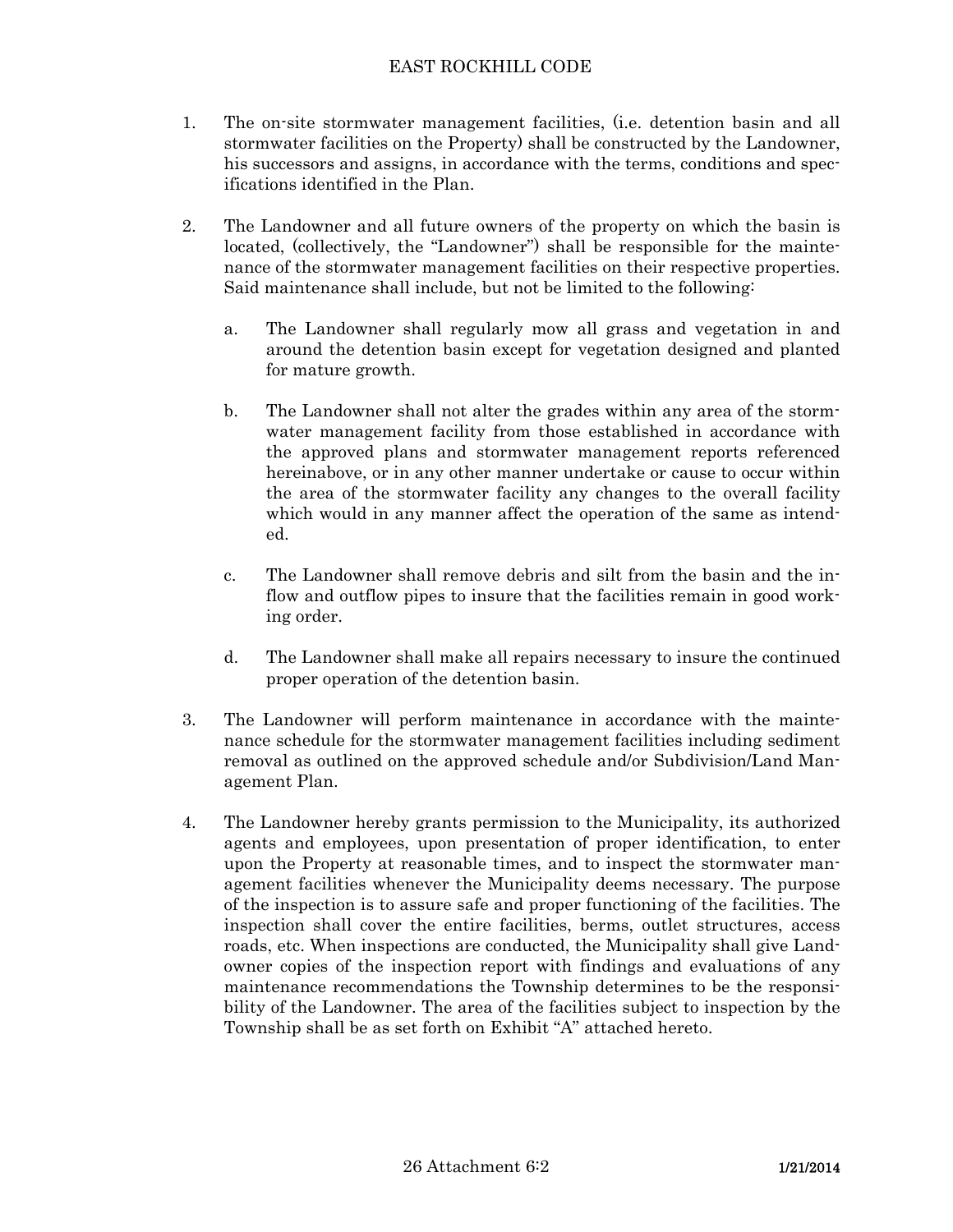### WATER

- 5. The Landowner hereby conveys to the municipality an easement over the entire Property to ensure access for periodic inspections by the municipality and maintenance, if required.
- 6. In the event the Landowner fails to maintain the stormwater management facilities in good working condition as set forth above, the Municipality shall provide Landowner with a list of the maintenance responsibilities which have not been properly performed by Landowner. Landowner shall have twenty (20) days to accomplish, to the Township's satisfaction, the maintenance responsibilities on the list. In the event Landowner fails or refuses to accomplish said maintenance responsibilities, Township may enter upon the Property and take such necessary and prudent action to maintain said stormwater management facilities and to charge the costs of the maintenance to the Landowner. Landowner shall reimburse the Municipality upon demand, within 30 days of receipt of invoice thereof, for all costs incurred by the Municipality hereunder. If not paid within said 30-day period, the Municipality may enter a lien against the property in the amount of such costs, or may proceed to recover his costs through proceedings in equity or at law.
- 7. In the event of an emergency or the occurrence of special or unusual circumstances or situations, the Municipality may enter the Property, if the Landowner is not immediately available, without notification or identification, to inspect and perform necessary maintenance and repairs, if needed, when the health, safety or welfare of the citizens is at jeopardy. However, the Municipality shall notify Landowner of any inspection, maintenance, or repair undertaken within 5 days of the activity. Landowner shall reimburse the Municipality for its costs of maintenance for which Landowner was responsible.
- 8. The singular shall include the plural and the masculine shall include the feminine and neuter, where the context thereof shall permit or otherwise require.
- 9. If any ambiguity or ambiguities in this Agreement shall be claimed by any party or if any court should determine that any ambiguity exists in this Agreement, any such ambiguity shall be resolved in favor of Municipality and against Landowner.
- 10. This Agreement shall extend to and bind the successors and assigns of the respective parties hereto, and shall be governed by the laws of the Commonwealth of Pennsylvania.
- 12. This Agreement shall be recorded among the land records of Bucks County, Pennsylvania and shall constitute a covenant running with the Property and/or equitable servitude, and shall be binding on the Landowner, his administrators, executors, assigns, heirs and any other successors in interests, in perpetuity.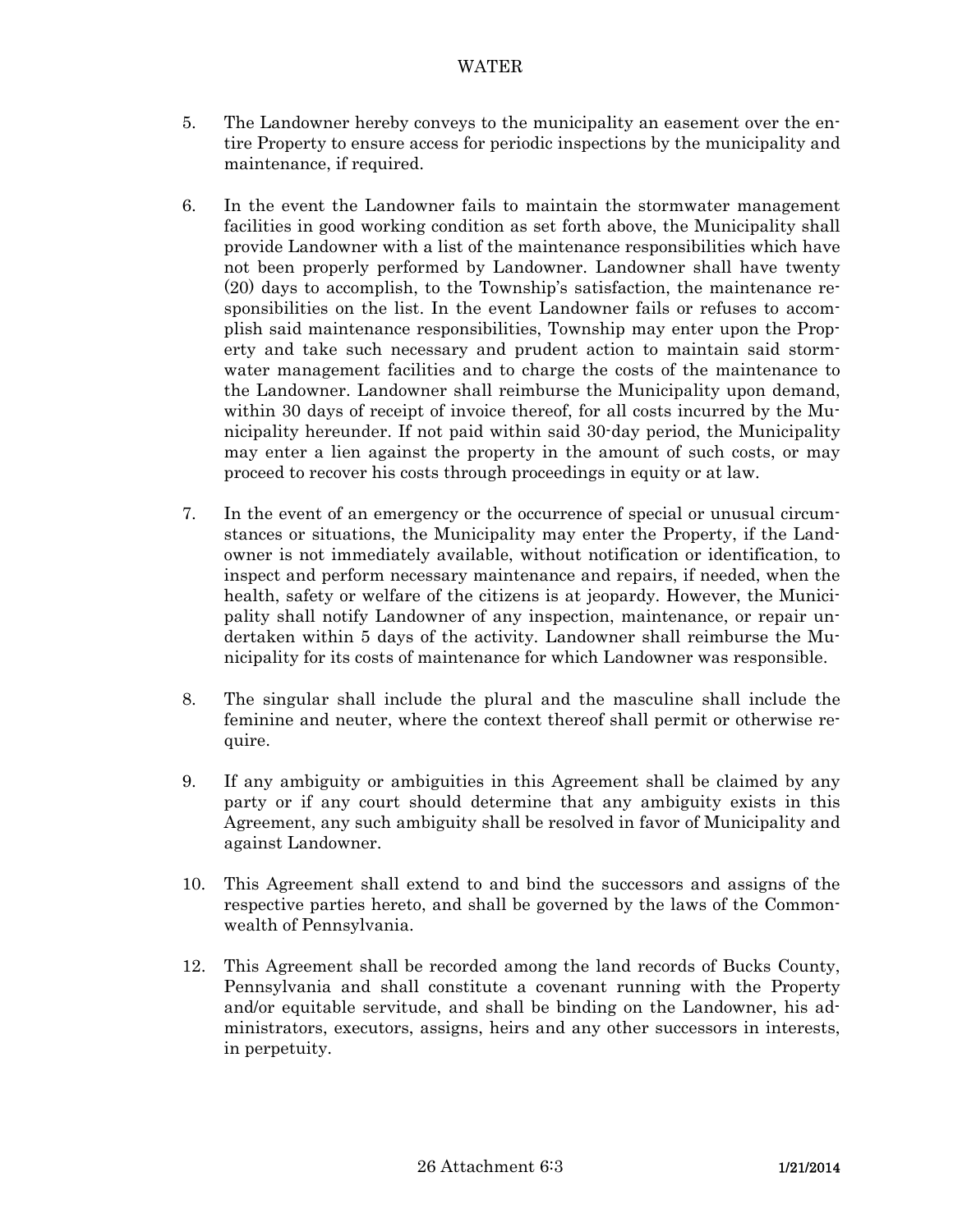# EAST ROCKHILL CODE

# SAMPLE Signature Page for Stormwater Facilities Maintenance Agreement

WITNESS the following signatures and seals:

| <b>ATTEST:</b> | <b>BOARD OF SUPERVISORS</b><br><b>EAST ROCKHILL TOWNSHIP</b> |
|----------------|--------------------------------------------------------------|
| <b>Manager</b> | Chairman                                                     |
|                | Vice Chairman                                                |
|                | Member                                                       |
| <b>ATTEST:</b> | Landowner                                                    |
|                | By:                                                          |